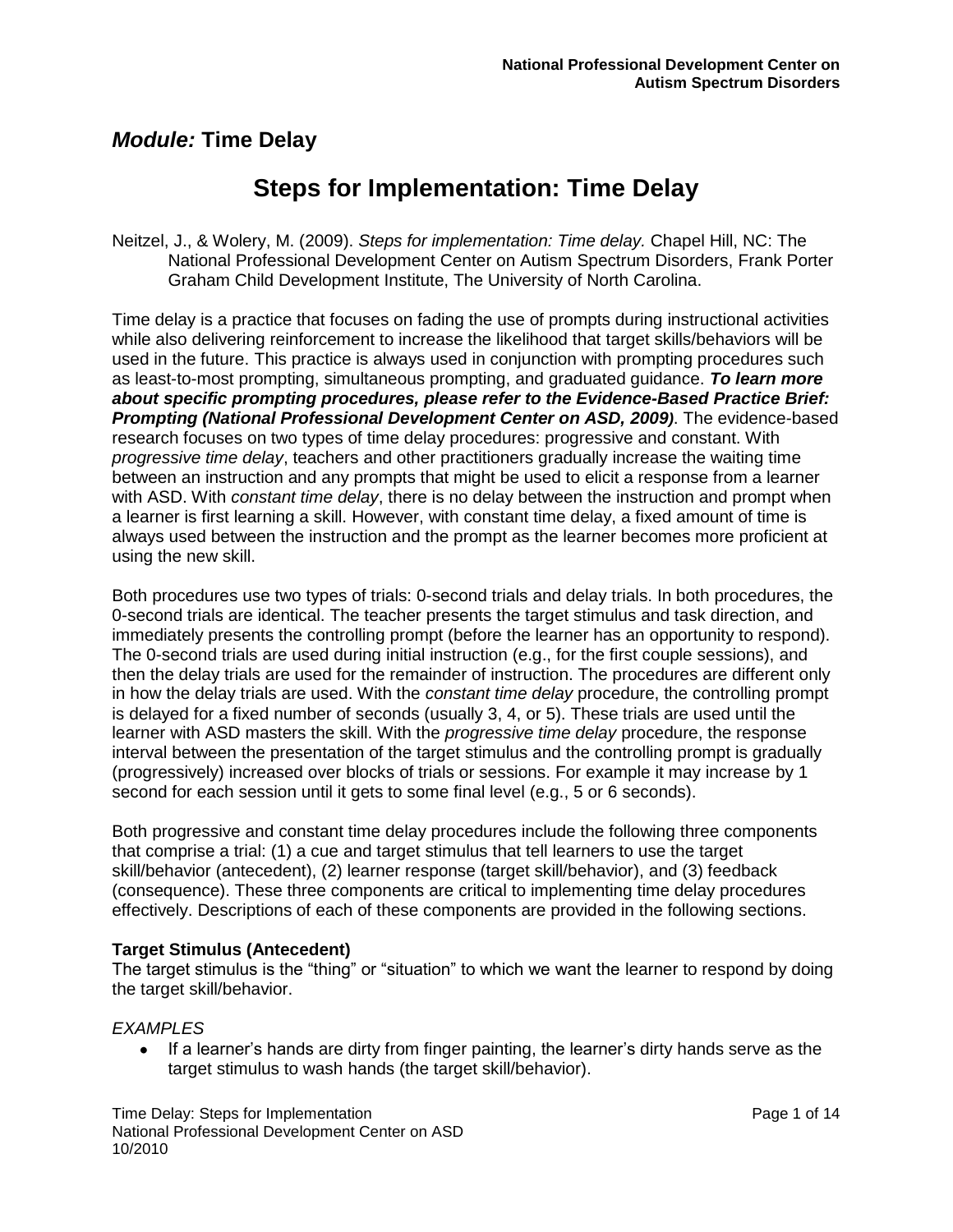- $\bullet$  If the child wants a toy a peer has, the target stimulus is the toy and the peer. The target skill/behavior is asking for the toy.
- If the goal is for the learner to name a picture, then the picture is the target stimulus.

#### **Cue (Antecedent)**

A cue is a signal that helps learners identify skills or behaviors they should be using. For example, a teacher could give learners a picture with a child washing his hands. The picture cue reminds learners to walk to the sink and begin washing their hands. When using time delay, the cue should be consistent so that learners know exactly what they are supposed to be doing during an activity.

#### **Learner Response (Target skill/behavior)**

Learner response is essentially the target skill/behavior that teachers and other practitioners want the learner to acquire. Learners are more likely to use the target skill/behavior accurately when the cue is clear and consistent. However, learner responses and use of target skills/behaviors are not always successful. Therefore, learner responses are classified as either correct or incorrect.

#### **Feedback (Consequence)**

The reinforcement and feedback provided after a learner"s response is critical for teaching the target skill/behavior. When learners use skills successfully or respond accurately, feedback is highly positive and descriptive so that learners know exactly what they did that was correct. Positive feedback (i.e., reinforcement) increases the likelihood that the target skill/behavior will be used correctly in the future. Feedback for incorrect responding, or incorrect use of target skill/behavior(s), is referred to as a correction procedure and is delivered consistently after an incorrect response. This type of feedback generally consists of repeating the cue and providing any prompting that is necessary for the learner to use the skill successfully. Time delay procedures are always used in conjunction with prompting and reinforcement strategies. **Please refer to** *Prompting: Steps for Implementation* **(National Professional Development Center on ASD, 2008) and** *Positive Reinforcement: Steps for Implementation* **(National Professional Development Center on ASD, 2008) for more information about prompting and reinforcement.**

### **Preparing for the Intervention**

### *Step 1. Identifying Target Skill/Behavior(s)*

In Step 1, teachers and other practitioners define the target behavior or skill that they want a learner with ASD to acquire. This needs to be done with both the constant and progressive time delay procedures.

1. Teachers/practitioners define the target skill/behavior in terms that are observable and measurable.

For example, "Ling will increase her language skills" is not an observable or measurable definition of a target skill/behavior. On the other hand, the definition, "Ling will use a noun (actor)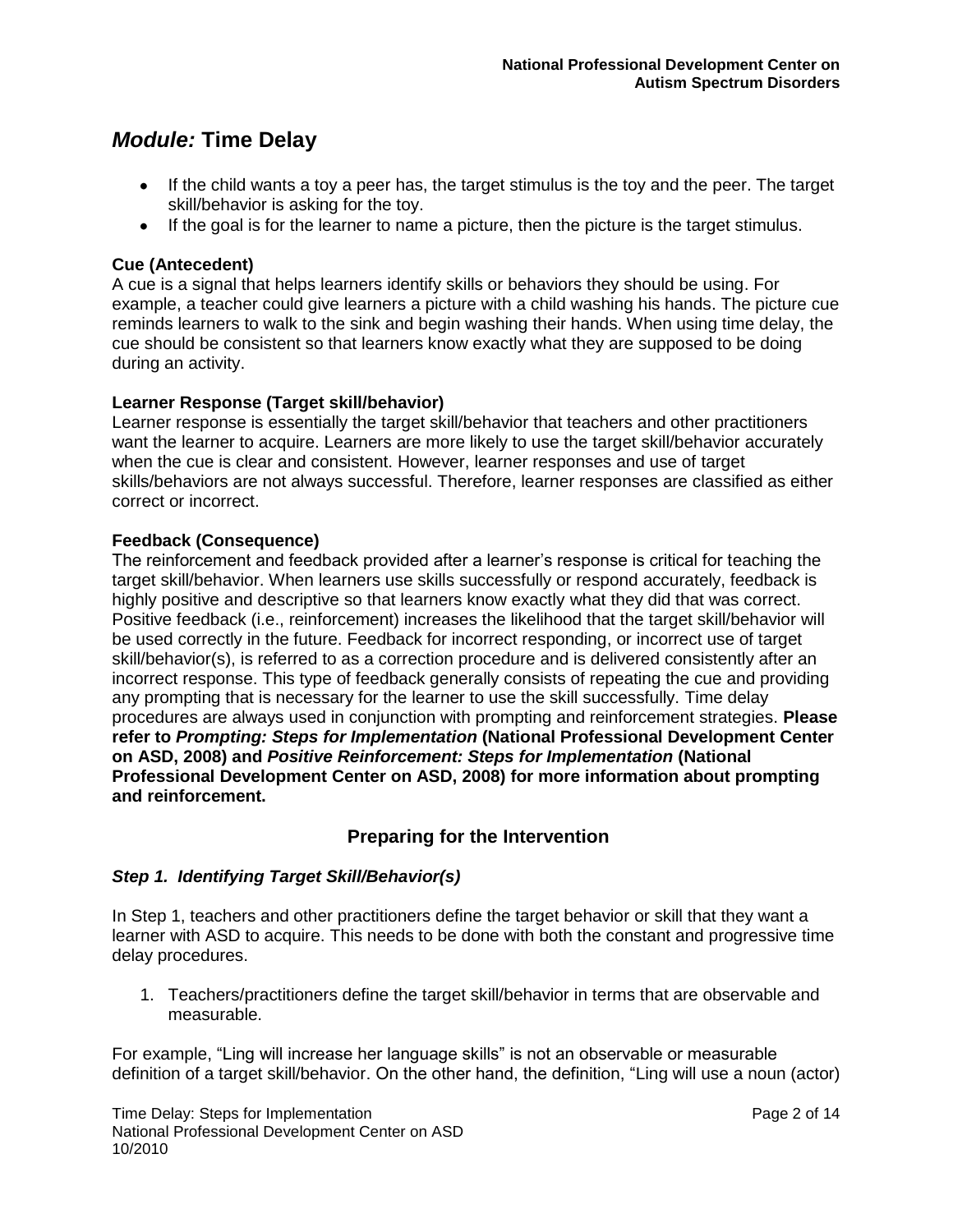and verb (action) when describing pictures depicting actions" allows teachers/practitioners to directly observe the target skill/behavior and measure the learner"s progress.

- 2. Teachers/practitioners identify the target skill/behavior as being either:
	- a. *a discrete task*. A discrete task is one that requires a single response and has a short duration. For example, pointing to objects, picking up the correct letter, naming pictures or objects, reading words, writing the answers to simple math problems, greeting a peer who enters the room, and answering questions are discrete tasks; or
	- b. *a chained task*. Chained tasks involve a series of behaviors in a given sequence to complete a complex skill. Chained tasks require teachers/practitioners to determine (1) the number and sequence of steps in the chain, (2) whether to teach one step at a time, or (3) whether to teach all steps at the same time. Examples of chained tasks include washing hands, making a sandwich, eating a meal, getting dressed, putting on a coat, cooking, and transitioning from one class to the next. In general, teaching the entire chain at the same time is recommended.
- 3. Teachers/practitioners define learner response behaviors.

Before implementing time delay procedures, teachers and other practitioners define learner response behaviors so that they can easily identify correct or incorrect responses during the teaching activities. For example, if a target skill/behavior for a learner with ASD is to request, then the teacher or other practitioner must specify exactly what a request is. Is "Help" considered a correct response? Or should the learner be expected to say, "I need help, please"?

### *Step 2. Determining Current Skills*

The next step is to identify a learner"s current skills. This is particularly important when implementing time delay because some prerequisite skills are needed (e.g., waiting, imitating, attending) before the practice can be used to teach a target skill/behavior. Through this process, teachers/practitioners can determine a learner"s current ability to use the skills and participate in the activity successfully. This assessment of skills often is completed through direct observation. Anecdotal notes (i.e., running records) can be helpful in identifying skills that a learner uses throughout the day.

1. Teachers/practitioners assess a learner"s current skills by directly observing the learner during daily routines and activities.

The following table illustrates how teachers or other practitioners can assess a learner"s current skills using anecdotal notes.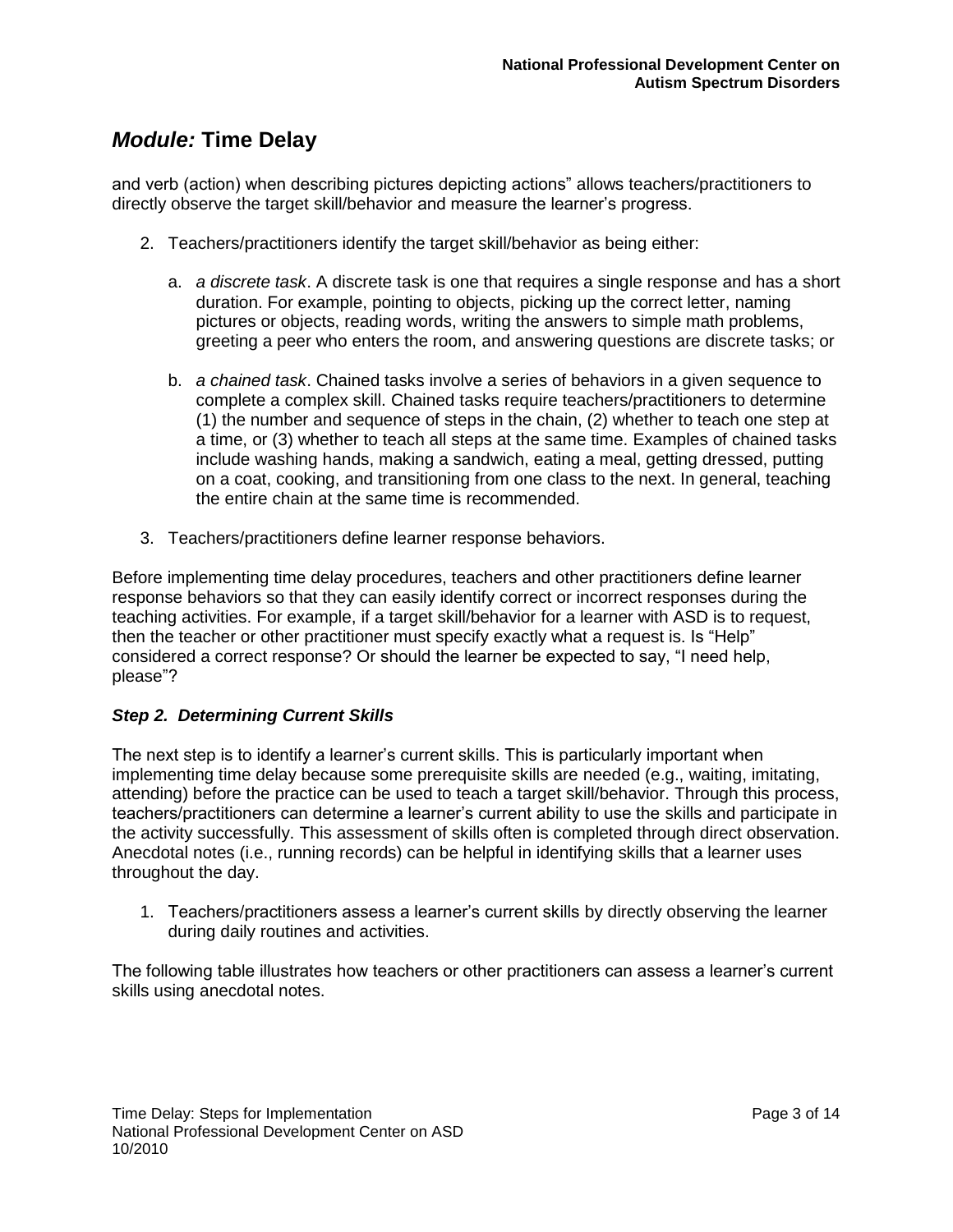| <b>Time</b> | <b>Activity</b> | <b>Behavior</b>                                                                                                                                                                                                                                                                                                                                                                                                                        |  |
|-------------|-----------------|----------------------------------------------------------------------------------------------------------------------------------------------------------------------------------------------------------------------------------------------------------------------------------------------------------------------------------------------------------------------------------------------------------------------------------------|--|
| 8:30-9:00   | Free Play       | Sarah watched peers in block area for 5 minutes. Sarah wandered<br>the classroom flapping hands for 5 minutes. Sarah walked to table<br>where 3 other children were playing with playdough and wooden<br>hammers. Children were banging hammers in the playdough.<br>Sarah watched children for about 2 minutes then picked up<br>hammer and started to bang in the playdough as well. Sarah<br>stayed at this activity for 5 minutes. |  |
| 9:00-9:30   | Snack           | Sarah sat down at table that had plates, but no snack. Sarah<br>looked at teacher, but did not say anything. Teacher began to<br>serve crackers and juice. Sarah sat in chair and looked at her<br>picture taped on the table. Sarah was the third child to receive<br>snack. She did not request, but sat quietly.                                                                                                                    |  |

Using results from the direct observations, teachers and other practitioners can then determine whether or not the learner has the prerequisite skills needed to participate in the learning activity. Some of the skills are more critical than others. For instance, a learner should be able to wait and stay seated before time delay can be implemented. Other prerequisite skills (i.e., responding to instructional cues, imitating others, increasing positive behaviors, following onestep instructions) provide teachers/practitioners with important information that can be used to increase the success of the intervention. For example, observations of learners responding to instructional cues throughout the day help teachers/practitioners determine the types of cues (e.g., direct instructions, environmental arrangement, written instructions) that are successful with individual learners.

- 2. Teachers/practitioners determine a learner"s current ability to:
	- a. *respond to instructional cues*. Learners with ASD must look in the direction of the teacher when a cue or attention-getting strategy is used.
	- b. *wait*. With constant time delay in particular, learners must be able to wait for a prompt if they are not certain of the correct response. In general, learners should be able to wait for approximately four seconds.
	- c. *imitate others*. Learners with ASD must be able to imitate others because this is a key part of the instructional process. When initially teaching a skill, teachers or other practitioners provide a cue, wait for the learner to respond, and then provide a prompt to teach the target skill/behavior. For example, if the target skill/behavior is requesting, then the learner must be able to imitate the phrase, "More, please," after the teacher models it for him.
	- d. *stay seated during individual or small group work time*. Learners with ASD must be able to stay seated during individual or small group work times in order to benefit from the intervention. Generally, learners with ASD should be able to stay at an activity for 5 to 10 minutes before time delay procedures can be used to teach skills.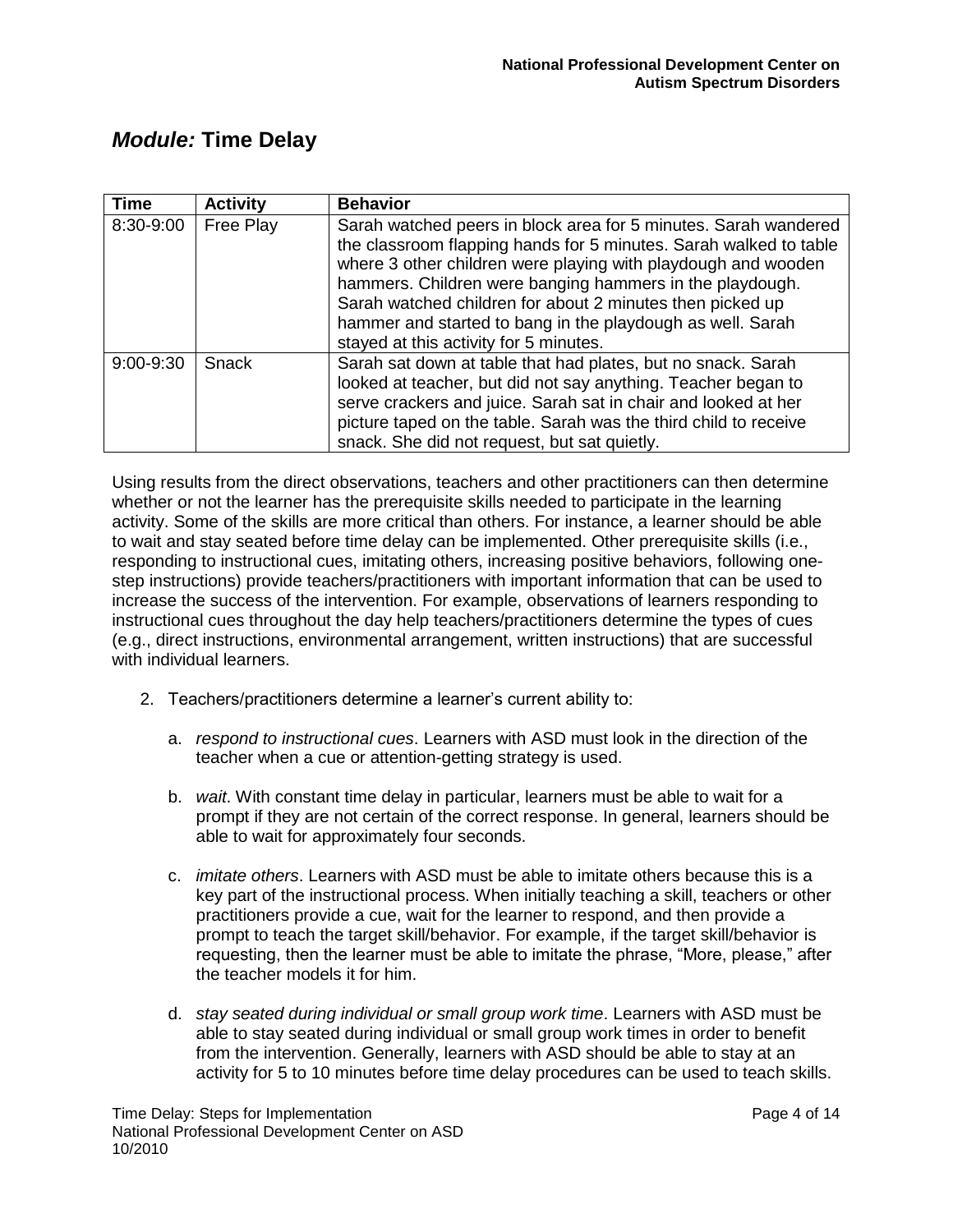- e. *increase positive behaviors in response to reinforcers*. Learners with ASD should have a history of using behaviors more frequently after appropriate reinforcers have been provided.
- f. *follow one-step instructions*. Learners should be able to follow simple instructions such as "Get coat," "Wash hands," and "Clean up." Being able to follow written onestep instructions or respond to transition objects/cards also can be counted for this skill.

#### *Step 3. Selecting the Target Stimulus and Cue/Task Direction*

In Step 3, teachers and other practitioners identify: (a) the target stimulus and (b) the cue or task direction. This must be done with both the constant and progressive time delay procedures. The target stimulus is the event, thing, or situation to which the learner with ASD should respond to when the teacher/practitioner is not present or when the learner has mastered the target skill/behavior.

#### *EXAMPLES*:

- When teaching learners to play, the toy is the target stimulus.
- When teaching a learner to initiate social interactions, the presence of a peer is the target stimulus.
- When teaching a learner to read words, the presence of text is the target stimulus.

The cue or task direction also is important in the planning and teaching process because it signals the learner to engage in the target skill/behavior. Often cues or task directions are verbal statements by the teacher. These statements do not tell learners how to complete target skills/behaviors, but they tell them that a certain behavior is expected. Target stimuli may be part of an activity, the teacher, peers, or be in the natural environment. Cues and task directions often are added to the environment. For example, in teaching a child to speak to his peers, the target stimulus is the presence of the peer, and a cue or task direction might simply be a general reminder at the beginning of the session to "Talk with your friends when you play." When teaching a learner to read words, the words are the target stimulus, but the cue or task direction may be the teacher saying, "What"s this word?"

Target stimuli should be clear and consistent so that they are successfully linked to the reinforcement that is provided after completing a target skill/behavior. Cues and task directions are used to speed up instruction and let children know they should do something.

- 1. Teachers/practitioners identify one of the following as the target stimulus:
	- a. *a naturally occurring event*. Examples: Having dirty hands after playing with finger paints is the target stimulus for hand washing; needing to use the bathroom is the target stimulus for asking to use the restroom or moving to the bathroom and using it;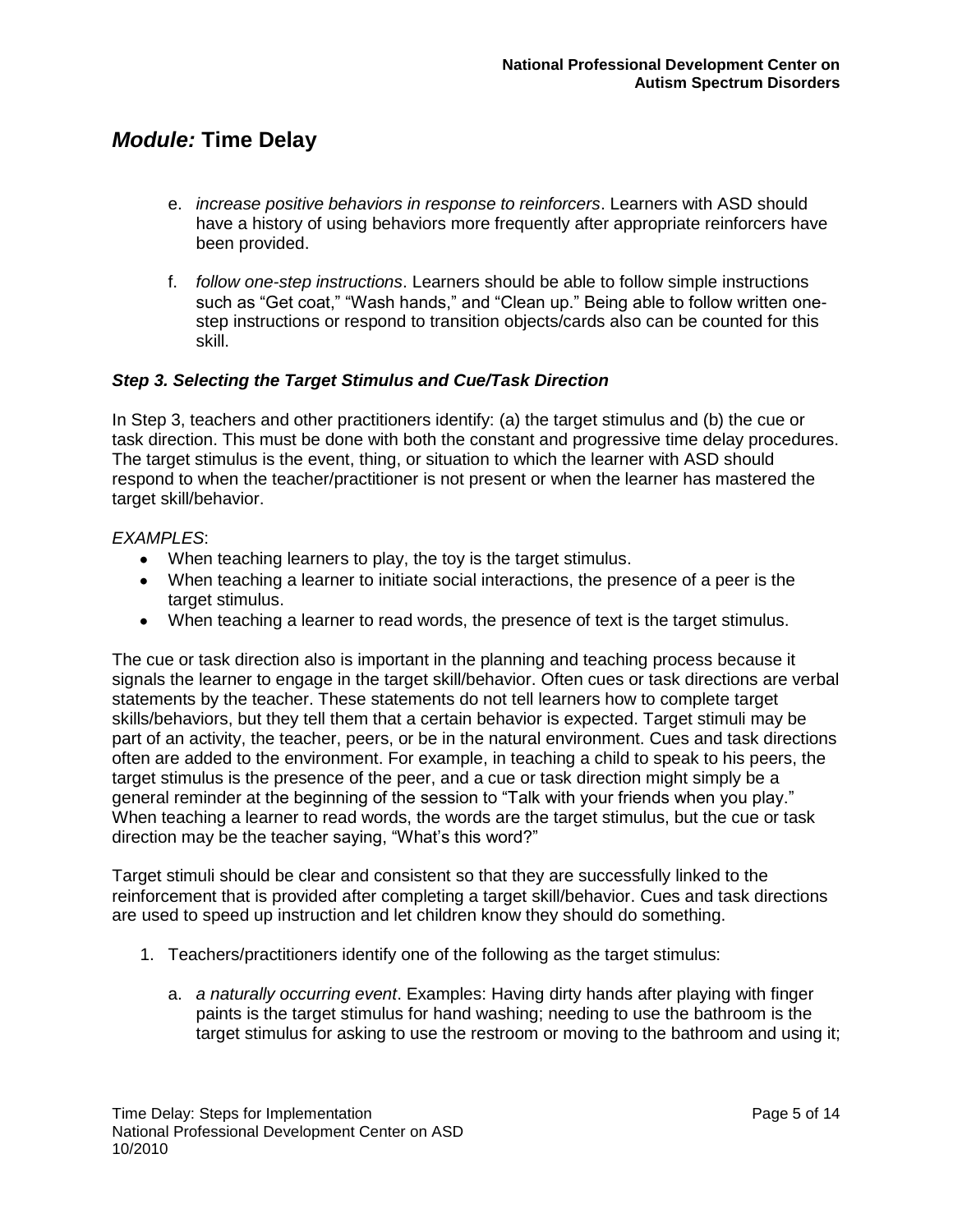- b. *completion of one event or activity*. Examples: completing an instructional activity is the target stimulus for putting materials away, cleaning up the area, and moving to the area for the next activity; finishing one job is the target stimulus for doing the next job (e.g., finishing stocking a shelf in the store is the target stimulus for taking the boxes to the trash); or
- c. *an external signal.* Examples: a ringing bell may signal that it is time to go to the next class; that a work shift is completed in an employment situation; or that the clothing is dry and should be taken from the dryer, sorted, folded, and put away.

Sometimes the external event may be something someone else does. For example, when the teacher passes out a test, this may be the target stimulus for learners to write their names on the answer sheet; or a peer greeting the learner with ASD is the stimulus for returning the greeting; or when someone asks a question, this is the target stimulus for answering. Clearly specifying the target stimulus ensures that learners are attending to the target stimulus before starting the chain, reducing dependence on teacher instructions and prompts.

- 2. Teachers/practitioners select at least one of the following cues to begin the teaching exchange (trial):
	- a. *material or environmental manipulation*. Example: getting the materials set up and ready before the learner comes to the activity (e.g., setting up tasks for individual work time, setting the table before snack, placing playdough and toys on the table, arranging desks for small group work).
	- b. *task direction.* Examples: telling learner to get his coat on to go home, giving a picture card to go wash hands, presenting a flashcard with a sight word on it and asking, "What is this?"
	- c. *naturally occurring event. Examples:* ringing phone, fire alarm, school bus arriving after school.

#### *Step 4. Selecting the Controlling Prompt*

In Step 4, teachers/practitioners select a prompt which ensures that the learner with ASD performs the target skill/behavior correctly. This prompt is referred to as the controlling prompt.

1. Teachers/practitioners try out different prompts to see which ones are successful in getting the learner with ASD to do the task correctly.

The issue is not whether the prompt occasionally gets the learner to do the behavior. A controlling prompt elicits the correct behavior on a very consistent basis – nearly every time it is used. In general, teachers and other practitioners should use the least intrusive prompt that is still controlling. For example, if pointing to the sink and saying, "Better wash your hands" is enough to get the learner to start the sequence of washing hands, then that would be better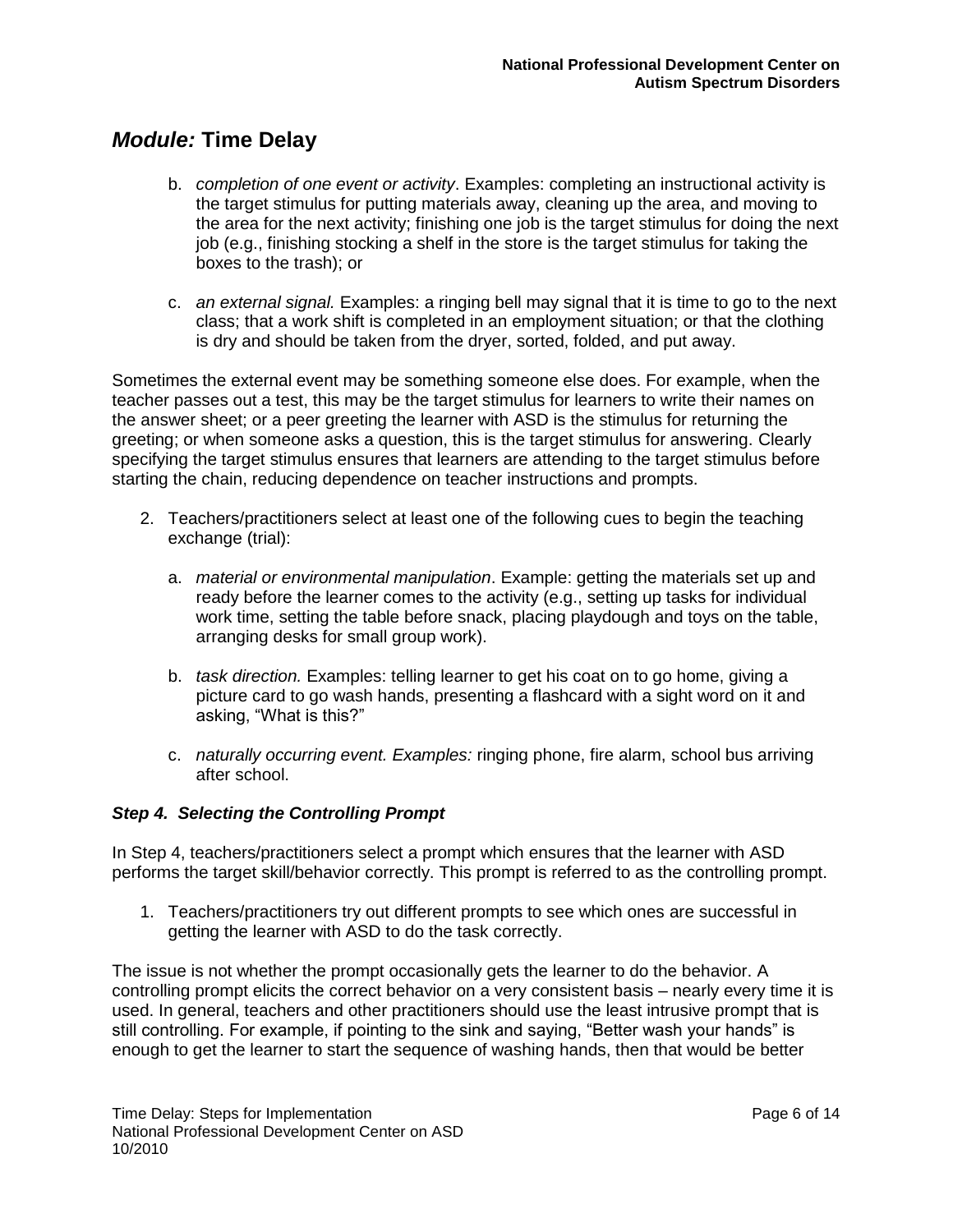than using a physical prompt. Models are good prompts, but learners must be able to imitate for modeling prompts to be effective.

#### *Step 5. Identifying Reinforcers*

Step 5 is focused on selecting reinforcers that are appropriate for individual learners with ASD, task demands, and target skills/behaviors. The goal of reinforcement is to increase the likelihood that the learner with ASD will use the target skill/behavior again in the future. Therefore, selected reinforcers should be highly motivating to the learner with ASD.

- 1. When choosing reinforcers for learners with ASD, teachers/practitioners identify:
	- a. what has motivated learners in the past and
	- b. learners" deprivation state (i.e., What do they want that they can"t easily get?).
- 2. Teachers/practitioners identify a reinforcer that is appropriate for the target skill/behavior and instructional task.

The chosen reinforcer should be as natural as possible. That is, it should be related to the activity that is being implemented. For example, it would be natural for a learner with ASD to get free time or have access to a preferred activity/object after taking part in a challenging, nonpreferred learning activity. Another example would be to use food as a reinforcer during food related activities such as snack time or lunch when the target skill/behavior is requesting "more" or talking with peers. Two critical things to remember about reinforcers are (a) they are individually determined, and (b) they may lose their power with repeated use.

Some examples of positive reinforcement include:

- preferred activity/favorite toy (e.g., special job, squishy ball, sand table),
- $\bullet$  free time,
- verbal praise,
- food-related activity,
- opportunities to be away from others,
- objects used in stereotypic behavior,
- preferred games and activities, and
- time with a preferred adult or peer.

#### **Please refer to** *Positive Reinforcement: Steps for Implementation* **(National Professional Development Center on ASD, 2008) for more information about reinforcement.**

#### *Step 6. Determining the Response Interval*

Two types of trials are key components of both constant and progressive time delay: 0-second trials and delay trials. These two types of trials differ only by the response interval used.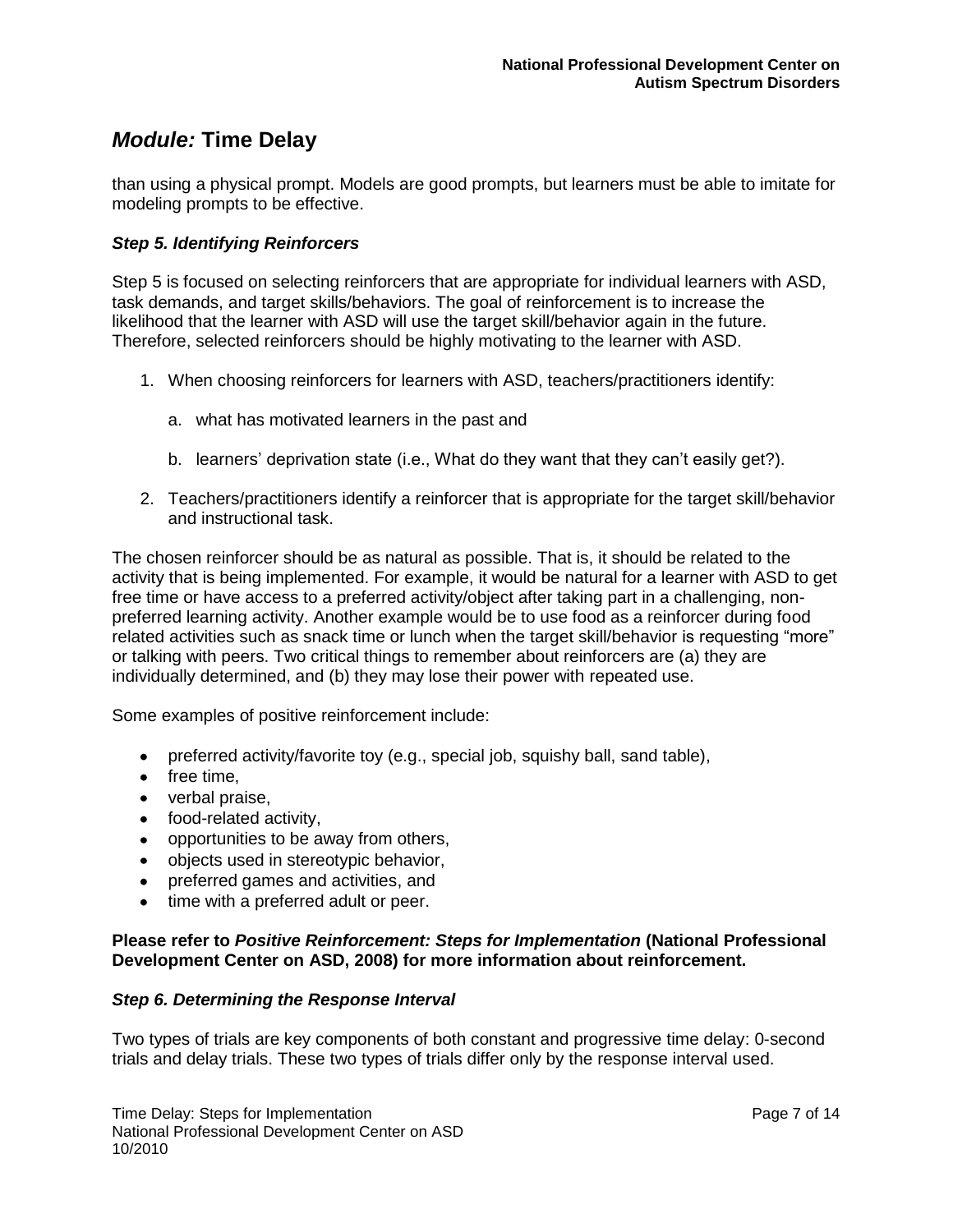In the *0-second trials*, the teacher secures the learner"s attention, presents the target stimulus, delivers a task direction, immediately presents the controlling prompt, and then provides a response interval.

In the *delay trials*, the teacher (a) secures the learner"s attention, (b) presents the target stimulus, (c) delivers a task direction, and (d) inserts a response interval. If the learner does not respond to the task direction, teachers/practitioners provide a prompt along with a response interval that gives the learner the opportunity to use the target skill/behavior correctly. To select the length of the response interval for the constant and progressive time delay procedures, teachers and other practitioners consider both learner characteristics and task difficulty.

- 1. When determining the length of the response interval, teachers/practitioners consider:
	- a. *learner characteristics*. Teachers/practitioners should consider factors such as how long it usually takes the learner to respond when the learner knows how to do the behavior. Adding a couple seconds to this usual time is generally adequate for determining the length of the response interval.
	- b. *task characteristics*. Teachers/practitioners might consider how long it takes another learner with ASD to use a similar skill. For example, if it takes another learner 4 seconds to respond to a verbal prompt, then the teacher might try using 4 seconds as the response interval for this particular learner with ASD. Teachers/practitioners also should consider the amount of time a learner will be allowed to *begin* a task as well as how long the learner will have to *complete* the task. For example, a learner with ASD may begin writing his name within 4 seconds of the cue; however, it may take him 2 minutes to complete the task. In this case, setting the response interval at 6 seconds for the learner to start the task, and 2.5 minutes to complete it is reasonable. For tasks that require more than one step (e.g., setting the table, getting dressed, washing hands), teachers/practitioners use the same response interval for each step; however, some skills may require more time than others to complete (e.g., turning on water takes less time than rubbing soap on hands).

With the *constant time delay* procedure, the response interval is a fixed (constant) number of seconds, usually 3, 4, or 5 seconds. In the 0-second trials, there is only one response interval that is inserted after the controlling prompt. In the delay trials, two response intervals are used: one before the prompt and one after the prompt. To make it easy and predictable, the length of both of the response intervals should be the same (e.g., 3, 4, 5 seconds).

With the *progressive time delay* procedure, the response interval during the 0-second trials is a fixed number of seconds, usually 4, 5, or 6 seconds. This response interval comes after the delivery of the controlling prompt. In the delay trials, two response intervals are used: one before the prompt and one after the prompt. The one before the prompt gradually (progressively) increases across blocks of trials or sessions. The one after the prompt is the same duration as was used in the 0-second trials. The schedule for increasing the response interval before the prompt on delay trials can take a variety of forms. The easiest is to increase it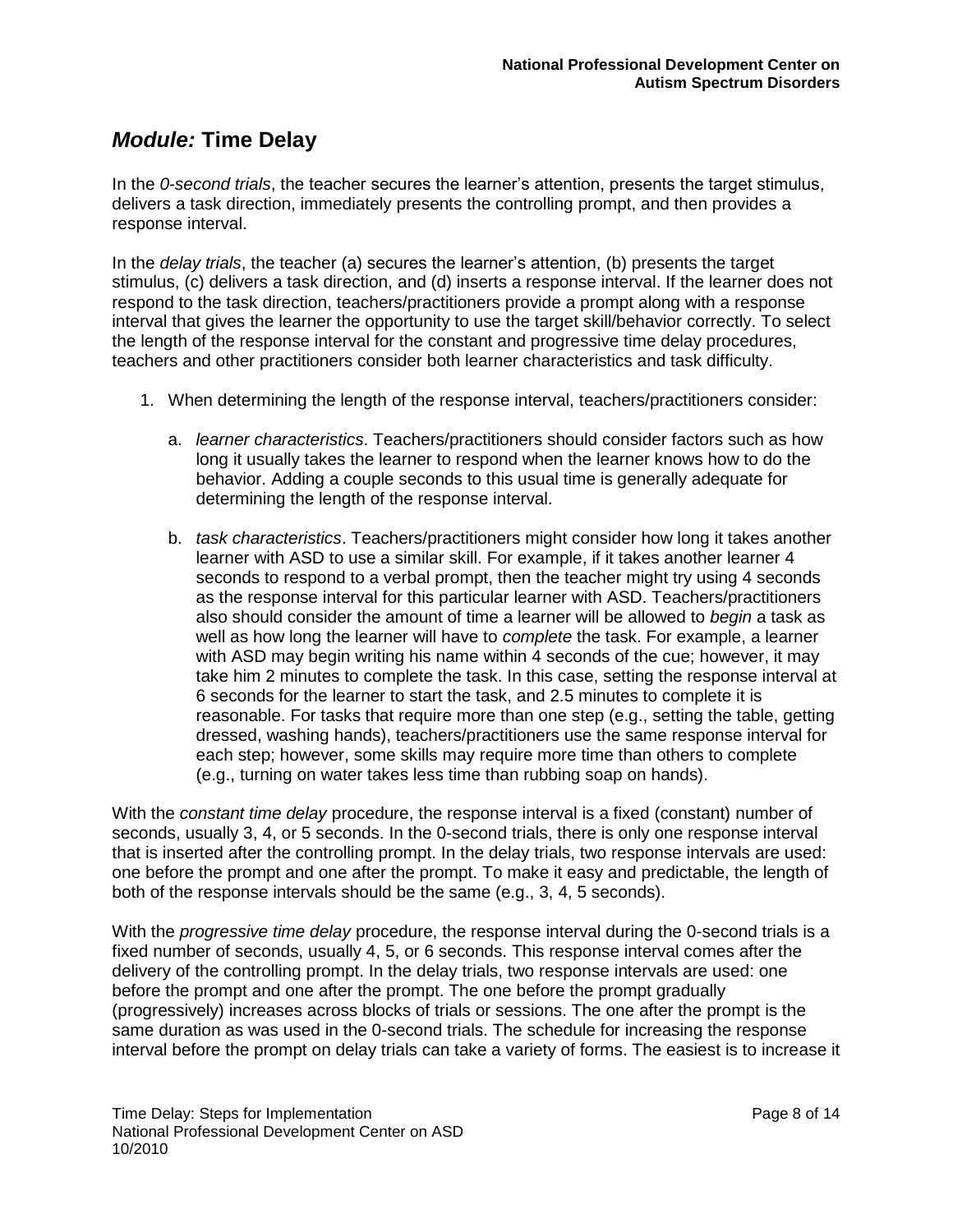by 1 second each session until it gets to the same duration as was used with the 0-second trials (4, 5, 6 seconds).

#### *Step 7. Identifying Activities and Times for Teaching*

Both constant and progressive time delay can be used during didactic instruction to teach discrete skills (e.g., answering questions, pointing to numerals) during individual work or small group time. However, these procedures also can be embedded into ongoing activities and routines. Time delay procedures also can be used to teach chained tasks (e.g., putting on coat, washing hands, cooking) that are often taught whenever the skill is needed. The selection of activities and materials is dependent upon the skill(s) the learner needs to acquire. Teachers and other practitioners also should consider using favorite activities or materials during teaching activities to increase motivation. Regardless of whether discrete or chained behaviors are taught, two regular sessions are needed with the simultaneous prompting procedure.

1. Teachers/practitioners identify one regular time during the day when the target skill/behavior can be taught and measured.

Of course, if the skill is going to be taught whenever it is needed, teachers/practitioners identify the times when the skill is needed.

2. Teachers/practitioners identify how many trials will be implemented during instructional activities.

When these procedures are used in individual or small group instruction, five trials per behavior are often sufficient. When embedding time delay procedures within ongoing routines and activities, teachers and other practitioners should implement at least four trials per behavior.

This decision is made by taking into account the learner"s characteristics (how readily the learner acquires new skills) and characteristics of the skill (how difficult the skill is). When learners take a long time to learn new skills, use more trials. If the skill is more difficult, use more trials. In general, more than one discrete skill is taught at a time. For example, if the skill is reading words, then at least two words should be taught at once. At least five trials should occur in each instructional session for each skill. Chained skills are generally taught with total task instruction, meaning all steps of the chain are taught simultaneously as the chain should be done.

### **Implementing Time Delay**

#### *Step 1. Establishing Learner Attention, Delivering the Stimulus, and Providing the Cue*

- 1. Teachers/practitioners establish the learner"s attention by:
	- a. delivering the target stimulus,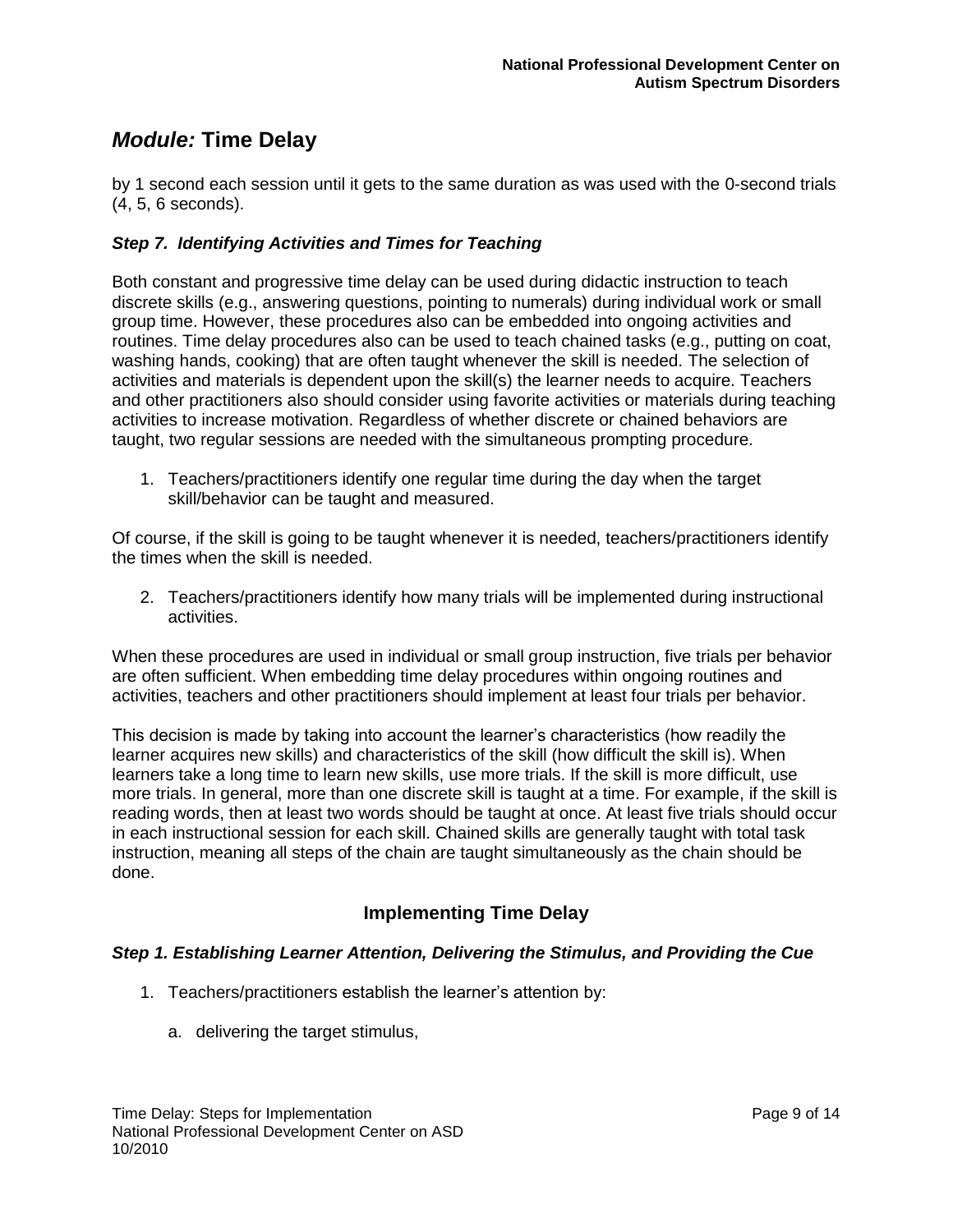- b. using an attention-getting strategy (e.g., saying learner"s name, saying, "Look." Having the learner touch the stimulus), and
- c. presenting the cue or task direction.

Eye contact is often used as an indication of attention, but other behaviors, such as matching the stimulus, touching it, or repeating the task direction also have been used. Once attention is secured, the teacher/practitioner presents the cue or task direction to let the learner know a behavior is expected from him/her.

*EXAMPLE*: A teacher says, "David." David looks at the teacher. She presents a flash card with the word "stop" on it (target stimulus) and says, "What is this, David?" while pointing at the flash card.

The teacher behavior used to secure attention, was saying the child"s name. The target stimulus is the word "stop." The cue or task direction in this example is the teacher saying, "What is this, David?"

#### *Step 2. Implementing the Time Delay*

When first teaching a skill, a fixed 0-second delay is used with both constant and progressive time delay. That is, there is no wait time between the cue and the delivery of the controlling prompt. These sessions are provided for one or two sessions, or until the learner responds with 100% prompted correct responses.

1. After securing attention, presenting the target stimulus, and delivering the cue/task direction, teachers/practitioners immediately deliver the controlling prompt.

In the example used, above, after saying, "David" (to get his attention), showing the word "stop," and saying "What is this David?" the teacher would immediately say, "stop" (controlling prompt).

- 2. If the learner"s response is correct (prompted correct), teachers/practitioners immediately provide positive feedback by:
	- a. offering reinforcement (e.g., praise, access to materials, break) and
	- b. stating what the learner did (e.g., "You said, "More,." Here"s more snack," "You said, 'Two times two is four.' That's right. Two times two is four.")
- 3. If the learner"s response is incorrect (prompted error) or if the learner with ASD does not respond, teachers/practitioners ignore the response and go on to the next trial.

With chained skills, when errors (prompted errors) occur, the teacher may have to correct the step before moving on to the next step.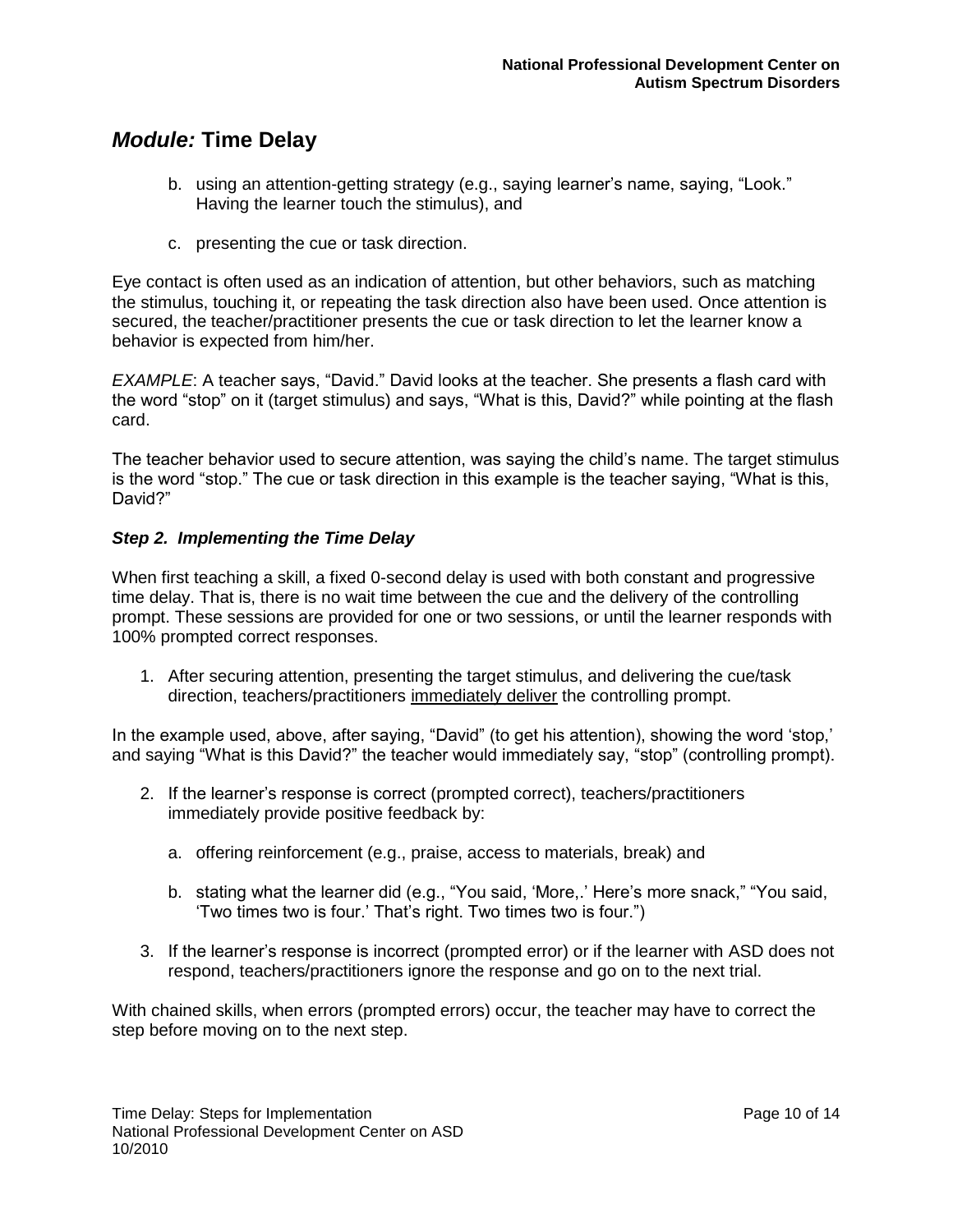#### *Step 3. Increasing the Delay*

Two different time delay procedures can be used to increase the wait time between the initial cue/task direction and the controlling prompt (i.e., the prompt that the learner will use the target skill/behavior correctly): *constant* and *progressive time delay*. Both procedures are effective in teaching learners with ASD target skills/behaviors. The delay trials are used after a few sessions of the 0-second trials (see Step 2 above). The delay trials involve inserting a response interval after securing the learner"s attention, presenting the target stimulus, and delivering the cue/task direction. If learners do not respond at the end of the response interval, teachers/practitioners then deliver a controlling prompt to help learners use target skills/behaviors correctly. These sessions are used for the remainder of instruction until the learner achieves criterion level responding.

With *constant time delay*, teachers/practitioners implement a fixed delay (i.e., 3-5 seconds) after using the 0-second delay over a predetermined number of trials. The delay provides an opportunity for the learner to use the target skill/behavior independently before being offered support from the teacher or practitioner.

- 1. Teachers/practitioners present the cue to the learner.
- 2. Teachers/practitioners wait 3 to 5 seconds for the learner to use the target skill/behavior.
- 3. If the learner"s response is correct, teachers/practitioners immediately provide positive feedback by:
	- a. offering reinforcement (e.g., praise, access to materials, break) and
	- b. stating what the learner did (e.g., "You said, 'More.' Here's more snack." "You said, "Two times two is four." That"s right. Two times two is four.")
- 4. If the learner"s response is incorrect (prompted error), teachers/practitioners ignore the response and go on to the next trial.

When errors (prompted errors) occur with chained skills, teachers/practitioners may have to correct the step before moving on to the next step.

- 5. If the learner does not respond during the response interval, teachers/practitioners:
	- a. deliver the controlling prompt and
	- b. insert another response interval.
- 6. If the learner responds correctly after the prompt (prompted correct), teachers/practitioners immediately provide reinforcement.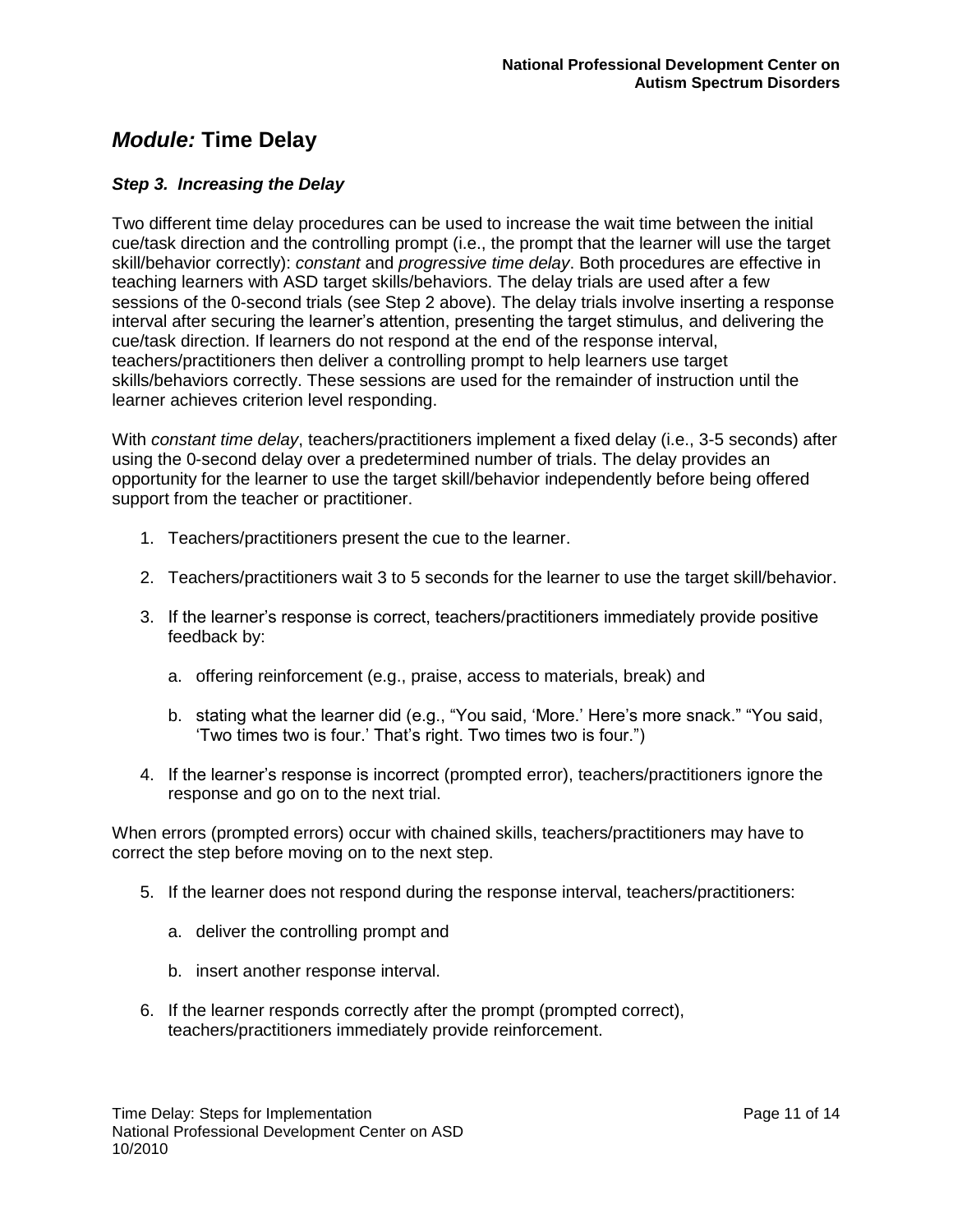- 7. If the learner responds incorrectly after the prompt (prompted error), teachers/practitioners ignore the response and go on to the next trial.
- 8. If the learner does not respond after the prompt (no response), teachers/practitioners ignore the learner and go on to the next trial.

With *progressive time delay*, teachers and other practitioners gradually increase the delay (e.g., 1-second intervals) as learners become more proficient at using the target skill/behavior.

- 1. Teachers/practitioners present the cue to the learner.
- 2. Teachers/practitioners wait using the increased delay time before prompting the learner to use the skill.
- 3. If the learner"s response is correct, teachers/practitioners immediately provide positive feedback by:
	- a. offering reinforcement (e.g., praise, access to materials, break) and
	- b. stating what the learner did (e.g., "You said, "More." Here"s more snack." "You said, "Two times two is four." That"s right. Two times two is four.")
- 4. If the learner"s response is incorrect (prompted error), teachers/practitioners ignore the response and go on to the next trial.

When errors (prompted errors) occur with chained skills, teachers/practitioners may have to correct the step before moving on to the next step.

- 5. If the learner does not respond during the response interval, teachers/practitioners:
	- a. deliver the controlling prompt and
	- b. insert another response interval.
- 6. If the learner responds correctly after the prompt (prompted correct), teachers/ practitioners immediately provide reinforcement.
- 7. If the learner responds incorrectly after the prompt (prompted error), teachers/practitioners ignore the response and go on to the next trial.
- 8. If the learner does not respond after the prompt (no response), teachers/practitioners ignore the learner and go on to the next trial.

#### *Step 4. Monitoring Progress*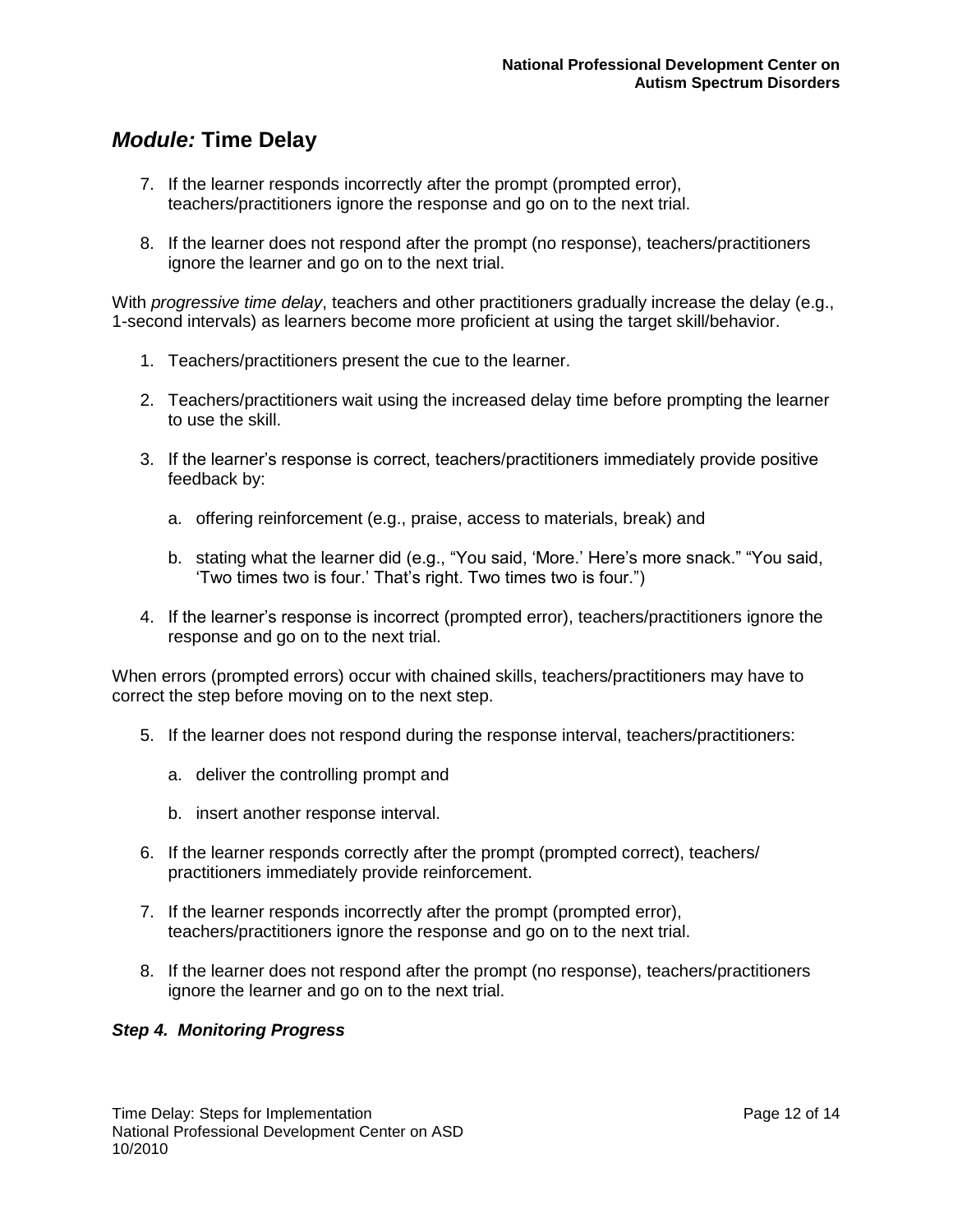A key component of time delay procedures is collecting data to monitor a learner"s progress. This is accomplished by collecting data during (a) 0-second sessions and (b) the delay-trial sessions. The expected pattern during 0-second sessions is to have 100% prompted correct responses. When the delay trials are used, the percentage of prompted correct responses should decrease and the percentage of unprompted correct responses should increase.

Monitoring learner progress is essential because it allows teachers and other practitioners to modify the wait time as learners become more proficient at using target skills/behaviors. Teachers and other practitioners collect progress monitoring data as the teaching activity is implemented. Often times, teachers and other practitioners place clipboards with data collection sheets at the activity so that they can easily record learner responses.

1. Teachers/practitioners record the number of correct/incorrect learner responses during the teaching activity.

Learner responses are recorded in the following ways (Kurt & Tekin-Iftar, 2008; Schuster, Morse, & Ault, 1998; Wolery, Anthony, & Caldwell, 2002):

- *unprompted correct response* (learner uses the target skill/behavior correctly without prompts within the time delay interval),
- *prompted correct response* (learner uses the target skill/behavior correctly after being prompted),
- *unprompted incorrect response* (learner attempts to use the target skill/behavior without prompts within the time delay interval, but performs it incorrectly),
- *prompted incorrect response* (learner attempts to use the target skill/behavior after being prompted, but performs it incorrectly), and
- *no response* (learner does not initiate use of the target skill/behavior during the time delay interval).
- 2. Teachers/practitioners review progress monitoring data after two teaching activities to determine a learner"s mastery of the target skill/behavior.

Generally, teachers and other practitioners review data after two teaching activities have been implemented. This way, the wait time can be increased quite quickly to ensure rapid acquisition of skills on the part of the learner. Learners should demonstrate 100% correct responding *before a prompt* over two consecutive teaching activities before increasing the wait time. If 25% of a learner"s responses are *wrong after the prompt* after two teaching sessions, a more controlling prompt may be needed. A *no response* on 25% or more trials after two teaching sessions often indicates that the reinforcer is not motivating enough for the learner with ASD. The following table provides a sample data collection sheet that can be used to monitor a learner"s progress on the target skill/behavior. Optimally, teachers/practitioners collect data before time delay is implemented, during the intervention, and after learners have acquired target skills/behaviors to evaluate generalization and maintenance. During baseline and after the intervention is complete, teachers/practitioners record learners" use of target skills/behaviors in the "After prompt" column only.